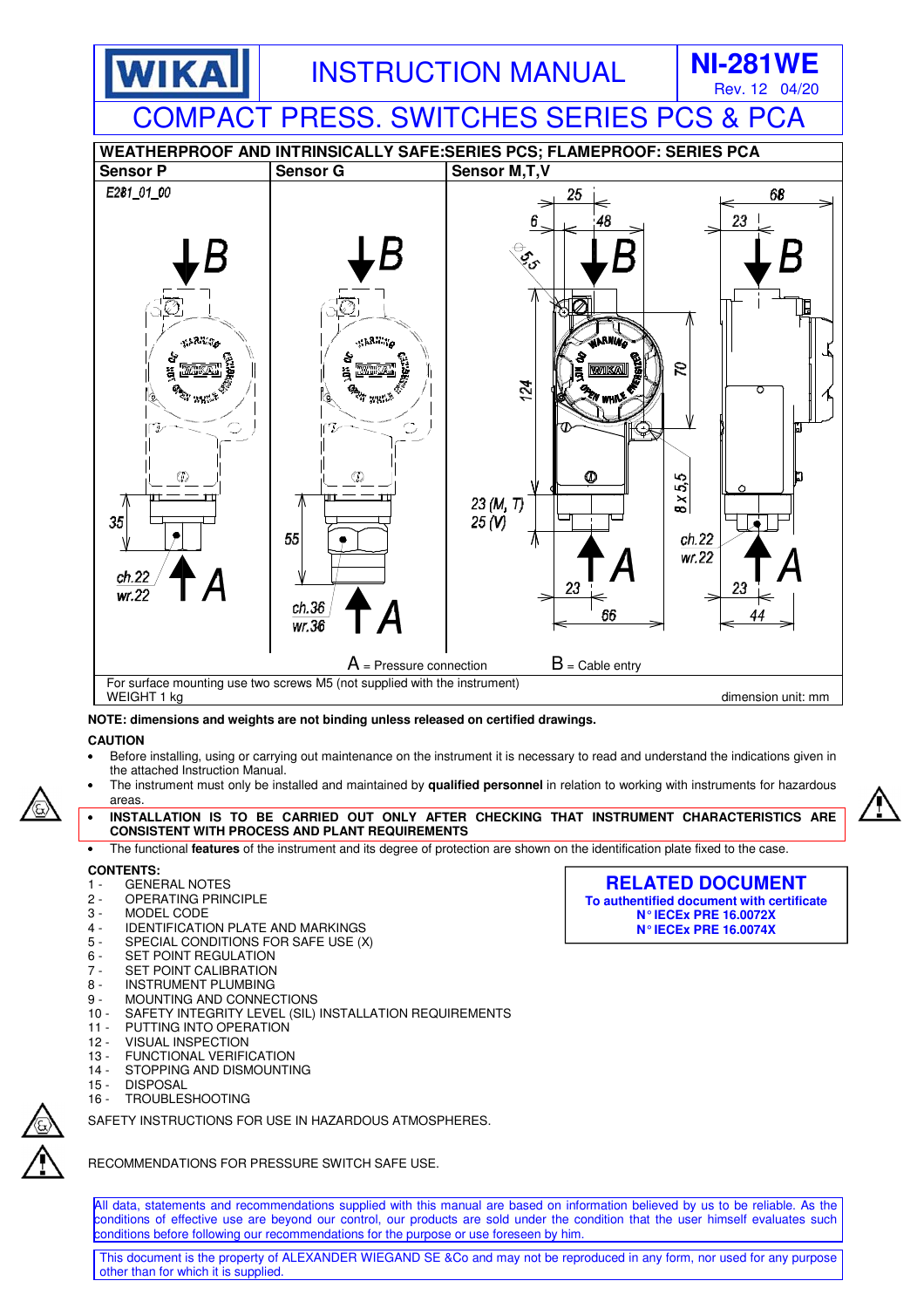

Rev. 12 04/20

#### **1 - GENERAL NOTES**

#### **1.1 FOREWORD**

The wrong choice of a series or a model, as well as the incorrect installation, lead to malfunction and reduce instrument life. Failure to abide by the indications given in this manual can cause damage to the instrument, the environment and persons.

#### **1.2 ALLOWED OVERRANGE**

Pressures exceeding the working range can be occasionally **allowed only for testing proposal** up to the proof pressure**. Continuous** pressures exceeding the (adjustable) "RANGE" (see fig 1) can be applied to the instrument, provided they are clearly stated in the instrument features (see fig.1, "MAX PRESSURE"). The current and voltage values stated in the technical specifications and data plate must **not** be exceeded: transitory overranges can have a destructive effect on the switch.

#### **1.3 TEMPERATURE**

The temperature of the instrument is influenced by the environmental and process temperature. Special attention must be taken to avoid the exceeding of the limits specified in table 1.

As far as the process temperature, some suitable measures (valves, protection against heat radiation, fluid separators, cooling coils, heated lockers), have to be taken to limit the temperature to the specified values in table 1.

Table 1 – Temperature conditions

| י שגטוי<br>ייטווטאס טאונט פון דער |                                        |                                                                                                        |                                           |  |  |
|-----------------------------------|----------------------------------------|--------------------------------------------------------------------------------------------------------|-------------------------------------------|--|--|
| Temperature<br>Classification     | Ambient<br>temperature<br>range (Tamb) | Max Process<br>temperature<br>(at the process<br>connection of the<br>instrument) (Tp)<br>(see page 1) | Max electrical rating<br>(resistive load) |  |  |
| T6<br>T <sub>5</sub>              | $-60+60$ °C                            | $+60 °C$                                                                                               |                                           |  |  |
| T <sub>4</sub>                    |                                        |                                                                                                        | See nameplate of the<br>instrument        |  |  |
| T3                                | $-60+85$ °C                            | $+85$ °C                                                                                               | (electrical rating)                       |  |  |
| T <sub>2</sub>                    |                                        |                                                                                                        |                                           |  |  |
| Τ1                                |                                        |                                                                                                        |                                           |  |  |
|                                   |                                        |                                                                                                        |                                           |  |  |

The process fluid or its impurities must not however solidify in the instrument.

#### **2 - OPERATING PRINCIPLE**

A pressure-tight diaphragm (or an O-ring sealed piston) applies a force to a stiff disc. This force is directly proportional to the pressure value and is contrasted by a compression spring charged by a suitable bush. When the force balance point is exceeded, the stiff disc shifts and, by means of a rigid rod, **actuates one or two simultaneous release electric microswitches.** The microswitches are of the snap acting type with automatic reset. When the pressure moves away from the set values, returning towards the normal values, the switch is reset.

#### **3 - MODEL CODE**

See Annex 1

#### **4 - IDENTIFICATION PLATE AND MARKINGS**

The instrument is fitted with a metal plate bearing all its functional characteristics and in case of flameproof or intrinsic safety execution also the markings prescribed by standard IEC/EN 60079-0. Fig.1 shows the plate mounted on flameproof **instruments** 

#### Fig. 1 - Flameproof instruments plate  $\overline{3}$ 1 4 PRESSOSTATO / PRESSURE SWITCH Ex) 2460 II 1/2 GD Ex db IIC T6 Ga/Gb<br>Ex db IIC T4 Ga/Gb Ex th IIIC T85°C Db<br>Ex th IIIC T135°C Db Tamb.-60/+60°C<br>Tamb.-60/+85°C IP66 4 PRESS, MAX PRESS. DI PROVA b **MAX PRESS PROOF PRESS** z DATI ELETTRIC  $ca$  $\overline{c}$ ELECTRICAL RATING  $\mathbf{S}$ E281E ETTORE CELLA SPA - A division of the WIKA group - V.Ie DE GASPERI, 48 - 20010 BAREGGIO - MI - ITALY

- 1 Notified body that issued the type certificate and number of said certificate.
- 2 CE marking and identification number of the notified body responsible for production surveillance.
- 3 Apparatus classification according to ATEX 2014/34/EU directive.
- 4 Type of protection and ambient temperature limits of operation.
- 5 Max working pressure

The following table gives the relationship between hazardous areas, ATEX Categories and Equipment Protection Level (EPL) listed on the flameproof instrument nameplate.

| Hazardous area       |         | Categories according<br>to 2014/34/EU<br>Directive (ATEX) | EPL          |
|----------------------|---------|-----------------------------------------------------------|--------------|
| Gas.<br>vapours, fog | Zone 0  | 1G                                                        | Ga           |
| Gas,<br>vapours, fog | Zone 1  | 2G or 1G                                                  | Gb or Ga     |
| Gas,<br>vapours, fog | Zone 2  | 3G, 2G or 1G                                              | Gc, Gb or Ga |
| Dust                 | Zone 20 | 1D                                                        | Da           |
| Dust                 | Zone 21 | 2D or 1D                                                  | Db or Db     |
| Dust                 | Zone 22 | 3D, 2D or 1D                                              | Dc, Db or Da |

#### **5 - SPECIAL CONDITIONS FOR SAFE USE (X)**

The environmental conditions which may adversely affect on the life of pressure sensing element on the model  $PC^{**}V$ ,  $PC^{*}$ PC\*\*M\* and PC\*\*G\* has to be avoided (check wetted materials compatibility with the process fluid and corrosive atmosphere).

#### **6 - SET POINT REGULATION**

The charge of the spring can be regulated by means of the bush (for adjustment) in such a way that the switch is released when the pressure reaches (increasing or decreasing) the desired values (set point). The instrument is usually supplied with the switches set at the setting range value nearest to zero **(factory calibration)**.

The instrument is supplied with an adhesive label showing the set point calibration value. With **factory calibration** the values are not indicated on the label as these are temporary and will be modified with the final values.

Prior to installation the instrument must **be calibrated** and the final calibration values written on the label.

If the instrument has been ordered with a **specific calibration**, it is a good rule to check the calibration values marked on the relevant adhesive label, prior to installation.

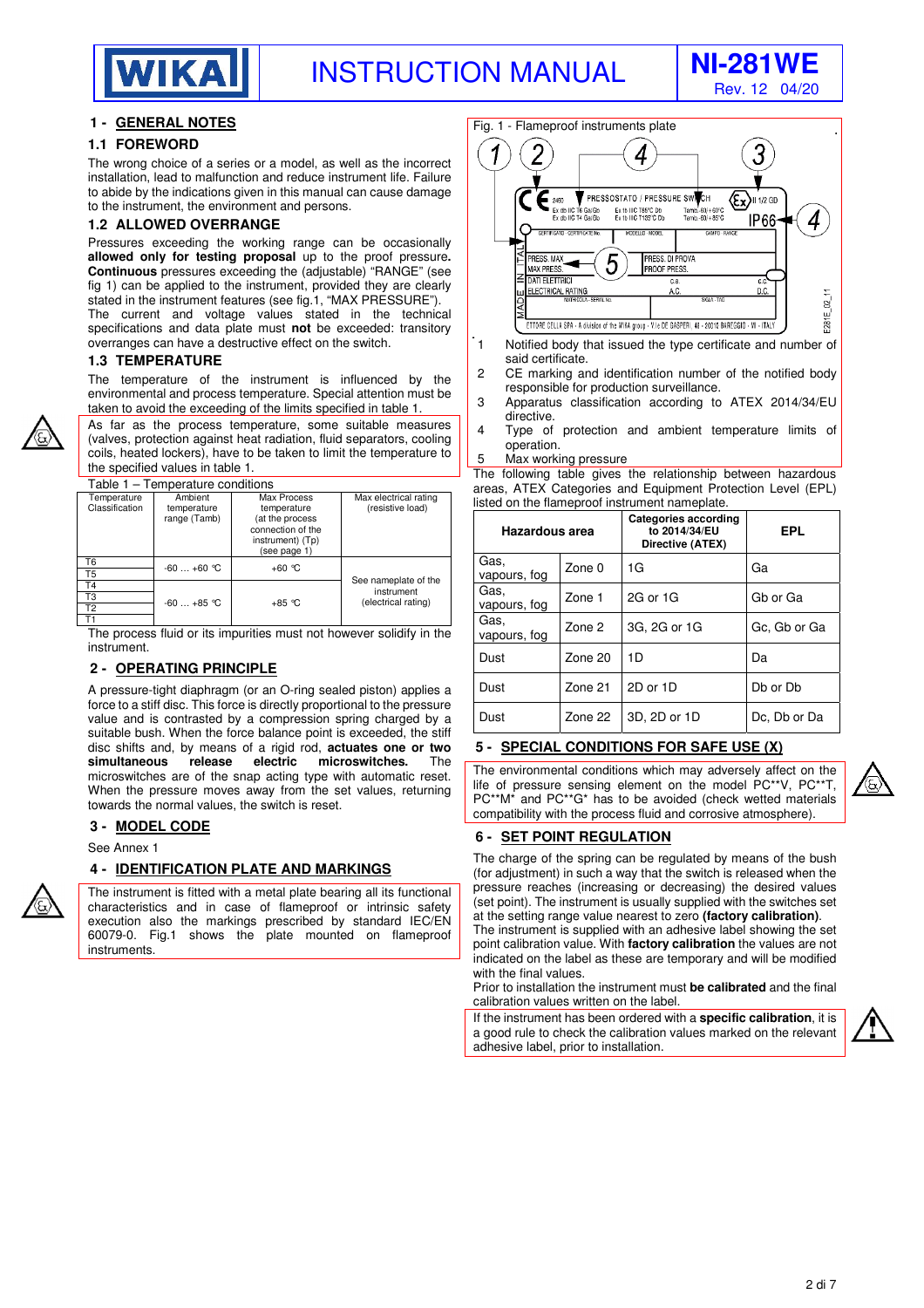



The position of the adjustment bush given in Fig. 2.

**WIKA** 



described on the adhesive label. Rotate the screw by inserting a 3.0 mm dia. rod into the holes of the adjustment screw (Fig.2).

#### **7 - SET POINT CALIBRATION**

In order to proceed with the calibration and the periodical functional verification of the instrument a suitable **calibration circuit** (Fig. 3) and an adequate pressure source is required. The test instrument should have a measurement range approximately equal to or slightly wider than the pressure switch range and should have an accuracy consistent with the accuracy required to calibrate the set point.



**CAUTION:** instrument model PCA.

Before open the cover check the absence of explosive atmospheres and power off the instrument.

With reference to Fig. 2 tighten the cover locking screw (6) using an 2,5 mm allen key then unscrew the cover

#### **7.2 CALIBRATION CIRCUIT AND OPERATIONS**

Prepare the calibration circuit as per Fig.3.

The warning lamps should be connected to the contacts in the NA or NO position according to the required contact action.

If the instrument is equipped with two microswitches, take into account that they actuate simultaneously within rated tolerances. The warning lamps can either be connected by means of a thimble with a maximum diameter of 2.5 mm to be inserted in the appropriate holes situated beside the terminal screw (see Fig. 2).

#### **Connection of C and NA terminals**

**•** If the circuit is open at the working pressure, the switch **closes** the circuit as the pressure **increases** when the desired values is reached (**MAX. closing**).

**•** If the circuit is closed at the working pressure, the switch **opens** the circuit as the pressure **decreases** when the desired value is reached (**MIN. opening**).

#### **Connection of C and NC terminals**

**•** If the circuit is closed at the working pressure, the switch **opens** the circuit as the pressure **increases** when the desired value is reached (**MAX. opening**).

**•** If the circuit is open at the working pressure, the switch **closes** the circuit as the **pressure** decreases when the desired value is reached (**MIN. closing**).

The pressure switch must be mounted in the normal installation position, i.e. with the pressure connection downwards.

Avoid forcing the microswitch by hand or with tools. This could affect the instrument functioning. With reference to Fig.2, free the access to the adjustment bush by loosening the screw (4) which holds the closure plate (2).

Increase the pressure in the circuit up to the desired microswitch set point value.

Turn the adjustment screw by inserting a 3.0 mm dia. rod into the holes of adjustment screw until the relative lamp turns on (or turns off); then turn it in the opposite direction until the lamp turns off (or on). Slowly turn the bush again until the lamp turns on (or off).

#### **7.3 CALIBRATION OF INSTRUMENT WITH SENSOR TYPE P AND G**

The pressure switches equipped with sensor P and G, are instruments with a piston sensing element. To perform a very accurate calibration, because of their particular operating principle, it is necessary to adjust the set point by varying the pressure from the normal pressure of operation to the set point.

#### **7.4 SET POINT VERIFICATION**

Increase the pressure up to the normal working pressure (Pw), wait the stabilization of the pressure. Modify, slowly the pressure up to the set value (Pi) and record the set point value. Write the set point value on the adhesive label.

**Note**: the verification of the repeatability have to be tested checking the set point (Pi) three times approaching the set point from the same starting point (Pw). The pressure cycles have to be performed slowly.

#### **7.5 FINAL OPERATIONS**

Disconnect the instrument from the calibration circuit.

With reference to Fig. 2 close the access to the adjustment bush by rotating the closure plate (2) and tighten the relative screw (4). Tighten the cover into the enclosure and lock it unscrewing the locking screw (6) using an 2,5 mm allen key.

Mount on pressure connection and cable entry the protection caps supplied with the instrument.

**CAUTION:** the protection caps should only be definitively removed **before** the connection steps (see § 8).

#### **8 - INSTRUMENT PLUMBING**

The plumbing, aimed as a guarantee against possible tampering of the calibrations, can be carried out using a flexible steel wire (12) inserted into the holes in the screws (11 and 13) provided for this purpose (see Fig. 2).

#### **9 - MOUNTING AND CONNECTIONS**

#### **9.1 MOUNTING**

**Surface** mount the instrument by mean of the holes, or pipe mount using the appropriate bracket (see Fig. 9 and 10) **in a vertical position** (with the pressure connection downwards). In case of surface or panel or rack mounting the instruments can be mounted side by side (see Fig.13)

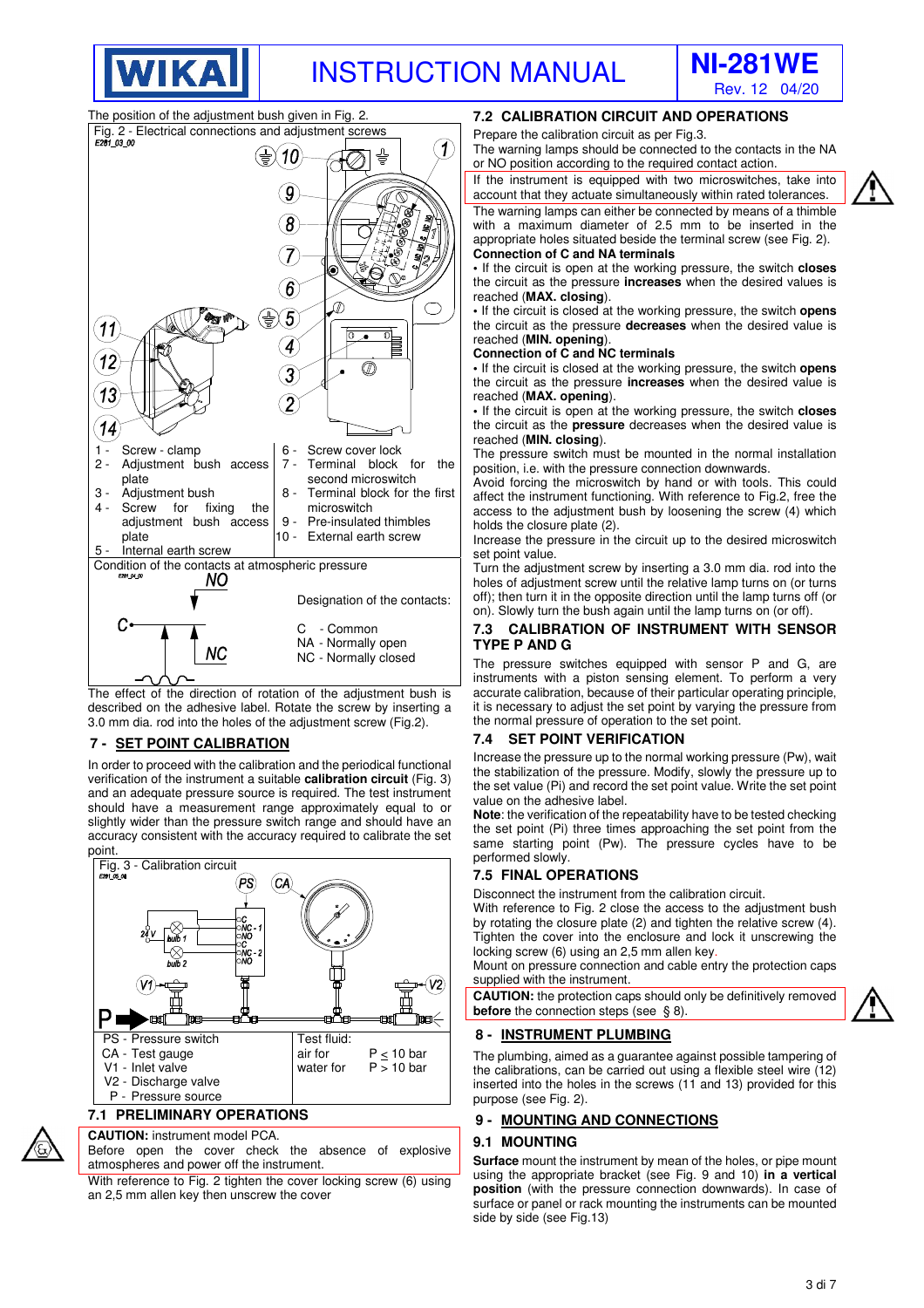



**Warning:** Intrinsic safety instruments with aluminum enclosure. The instrument must be protected against accidental impacts of the housing.

**WIKA** 

The chosen position must be such that the possibility of shocks or temperature changes are within tolerable limits.

**CAUTION**: Make sure not to exceed the max temperature at the instrument process connection as specified at table 1.

With gas or vapour process fluid, the instrument **must** be positioned higher than the pipe inlet (see Fig. 12). With a liquid process fluid, the instrument can be positioned higher or lower, indifferently (see Fig. 11 and 12). In this case, during set point calibration the **negative** or **positive** head must be taken into account**.** 

**CAUTION**: Positions other than vertical are allowed provided environmental conditions do not cause condensation to form or water to enter the instrument through the adjustment bush access plate (see Fig. 2).

#### **9.2 INSTRUMENT WITH DIAPHRAGM SEALS**

When the pressure switch is mounted on diaphragm seal with capillary and the set point is less than 10 bar, the gap (distance h) between diaphragm seal and instrument generates a column of liquid, whose pressure equivalent constitutes a drift of set point. The set point has to be adjusted consequently.



#### **9.3 PRESSURE CONNECTIONS**

For a correct installation, it is mandatory to:

**Mount** a shut-off valve with drain (root valve) on the process tube to allow the instrument to be excluded and the connection tubing to be drained. It is recommended that this valve has a capstanblocking device aimed at preventing it being activated casually and without authorisation.

**Mount** a service valve near the instrument to permit possible functional verification on site. It is recommended that the service valve is closed with a plug to prevent the outlet of the process fluid caused by the incorrect use of this valve.

**Mount** a swivel adapter on the threaded attachment of the instrument to permit the easy mounting or removal of the instrument itself.

The pressure connection adaptor have to be installed as per Fig.5. Fig. 5 – Installation of pressure connection adaptor



Carry out the connection using a flexible tube in such a way that the tube itself does not apply a force the instrument process connection due to variations in temperature.

**Ensure** that all the pressure connections are airtight. It is important that there are no leakages in the circuit.

Close the root valve and the relative drain device. Close the service valve fitted with a safety plug.

#### **9.4 ELECTRICAL CONNECTIONS**

It is recommended to carry out the electrical connections according to the applicable standards.

In case of flameproof or intrinsic safety instruments see also the Standard IEC/EN-60079-14. If the electrical connection is carried out in a protected tube, it shall be made so that condensate is prevented from entering instrument enclosure.

To ensure the degree of protection IP66 and prevent loosening of the conduit seal or cable gland, it is prescribed to seal the threads with an anaerobic sealant. For example, use a sealant like Loctite ® 542.

**CAUTION:** fittings used for the electrical connection of the flameproof instruments shall be certified according the IEC or EN standards and shall guarantee instrument degree of protection (IP66).

It is recommended the installation according Fig. 11 o 12. The installation of the electrical connection have to be as per Fig.6



With the instrument into the final position provided that the electric line is not energize, remove the cover and make the electrical connection to the terminal block (see Fig. 2).

If the ambient temperature exceeds 60 °C is recommended to use cables suitable for operating temperatures of at least 105 °C.

Flexible cables with a maximum section of  $1,5$  mm<sup>2</sup> (16AWG) are recommended using the pre-insulated thimbles supplied with the instrument.

**Warning:** The instrument may be equipped with micro switches SPDT or DPDT. Where two microswitches are fitted (DPDT), the two switches must be part of intrinsically safe circuits. The entry parameters relevant for intrinsic safety are listed on the nameplate of the instrument.



Ensure that no deposits or wire ends remain inside the case.

When inserting cables into the enclosure pay attention not to force the microswitch with cable or tools, otherwise instrument calibration or even its operation could be compromised. The microswitch has been factory mounted and positioned in order to obtain the best performances. Any tampering made on site without following instructions authorised by the WIKA may result in **instrument malfunction**.

The tightening of the cable gland or the swivel adapter must be performed as shown in Fig. 7.



Tightening the cover as the wiring of the instrument is finish checking the position of the cover O-ring.

With reference to Fig. 2 unscrewing the locking screw (6) using an 2,5 mm allen key up to lock the cover.

#### **9.5 EARTHING CONNECTIONS**

The instrument is supplied with two protective grounding connection, one inside and one outside the enclosure. The external connection provide effective connection of a conductor with a cross-sectional area of at least 4 mm<sup>2</sup>(see Fig.2), the internal one up to 2.5 mm<sup>2</sup>.



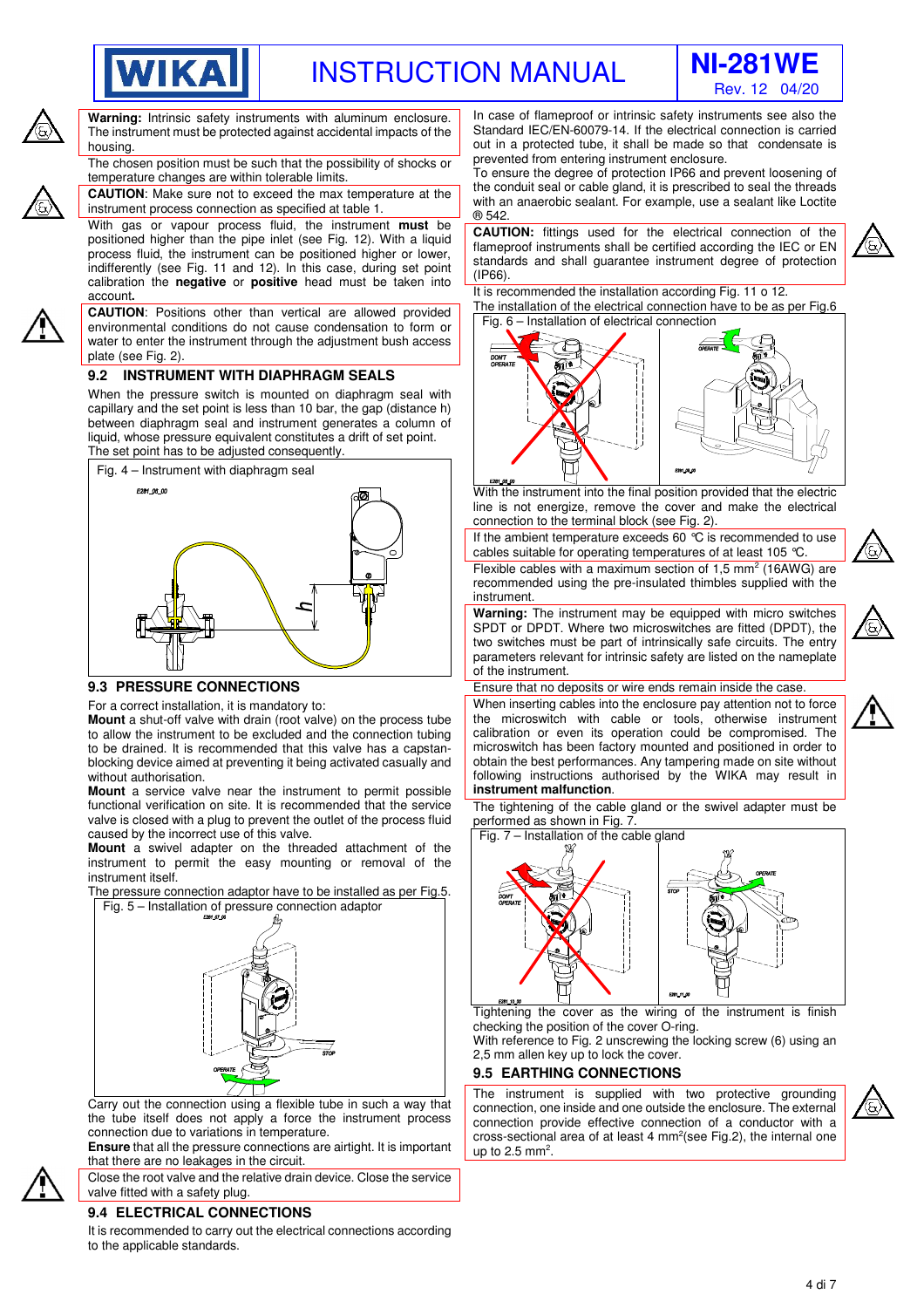



|                                                                                                                                                                                                                                                                                                                                                                                                                  | Hev. 12 04/20                                                                                                                                                                                                                                                                                                                                                                                                                                                                                                                                                                                                                                                                                                                                           |  |  |
|------------------------------------------------------------------------------------------------------------------------------------------------------------------------------------------------------------------------------------------------------------------------------------------------------------------------------------------------------------------------------------------------------------------|---------------------------------------------------------------------------------------------------------------------------------------------------------------------------------------------------------------------------------------------------------------------------------------------------------------------------------------------------------------------------------------------------------------------------------------------------------------------------------------------------------------------------------------------------------------------------------------------------------------------------------------------------------------------------------------------------------------------------------------------------------|--|--|
| 10 - SAFETY INTEGRITY LEVEL (SIL) INSTALLATION                                                                                                                                                                                                                                                                                                                                                                   | <b>13 - FUNCTIONAL VERIFICATION</b>                                                                                                                                                                                                                                                                                                                                                                                                                                                                                                                                                                                                                                                                                                                     |  |  |
| <b>REQUIREMENTS</b><br>The pressure switches have been evaluated as Type A safety<br>related hardware with a hardware fault tolerance of 0 used in one<br>out one configuration (1001). Evaluate the installation necessity to<br>permit a proof test to detect dangerous undetected fault as follows<br>Take appropriate action to avoid a false trip<br>Force the pressure switch to reach a define max or min | This will be carried out according to the Customer's control<br>procedures. Series PC instruments can be verified on the plant if<br>installed as illustrated in Fig. 11 and 12.<br>To avoid any risk it is recommended check the set point on site<br>without open the cover, without dismount the cable gland, without<br>unplugging the power cable.<br>Flameproof instruments can be check on-site only if apparatus                                                                                                                                                                                                                                                                                                                                |  |  |
| threshold value and verify that output goes into the safe state.                                                                                                                                                                                                                                                                                                                                                 | suitable for explosive atmosphere are used.<br>If this is not the case it is necessary remove the instrument from<br>the plant (see $\S$ 12) and carry out the verification in a testing room.<br>If the verification of the set point is performed unplugging the power<br>cable from the terminal block it is recommended power off the<br>instrument to avoid any electrical hazard.<br>WARNING: Instrument model PCA, flameproof.<br>Before open the cover or the cable glands check the absence of<br>explosive atmosphere and check that the instrument is de-<br>energized.<br>Verification consists in check the calibration value and possibly<br>regulating the adjustment bush (see §5) that is separate from the<br>electrical compartment. |  |  |
| Force the pressure switch to reach a define normal threshold<br>value and verify that output goes into the normal state.<br>Repeat the check two times evaluating average set point<br>value and repeatability,<br>Restore the loop to full operation                                                                                                                                                            |                                                                                                                                                                                                                                                                                                                                                                                                                                                                                                                                                                                                                                                                                                                                                         |  |  |
| Restore normal operation<br>The installation requirements, the useful life and the failure of the<br>pressure switch is discussed in the Failure Modes, Effects and<br>Diagnostic Analysis Report                                                                                                                                                                                                                |                                                                                                                                                                                                                                                                                                                                                                                                                                                                                                                                                                                                                                                                                                                                                         |  |  |
| <b>11 - PUTTING INTO OPERATION</b><br>The instrument comes into operations as soon as the root valve is<br>opened. Any possible drainage of the connection tubing can be                                                                                                                                                                                                                                         |                                                                                                                                                                                                                                                                                                                                                                                                                                                                                                                                                                                                                                                                                                                                                         |  |  |
| carried out by removing the safety plug and opening the service<br>valve with the necessary caution (see fig.11 and 12).                                                                                                                                                                                                                                                                                         | <b>13.1 INSTRUMENT</b><br>WITH DIAPHRAGM SEAL OR<br><b>SENSOR TYPE G</b>                                                                                                                                                                                                                                                                                                                                                                                                                                                                                                                                                                                                                                                                                |  |  |
| Do not dispose of the process fluid into the environment, if this can<br>cause pollution or damage to people                                                                                                                                                                                                                                                                                                     | These instruments, because of their particular operating principle,<br>if used as an alarm of max pressure, have to be functional<br>inspected every year as minimum.                                                                                                                                                                                                                                                                                                                                                                                                                                                                                                                                                                                   |  |  |
| <b>12 - VISUAL INSPECTION</b><br>Periodically check the external condition of the enclosure. There                                                                                                                                                                                                                                                                                                               | <b>14 - STOPPING AND DISMOUNTING</b>                                                                                                                                                                                                                                                                                                                                                                                                                                                                                                                                                                                                                                                                                                                    |  |  |
| should be no trace of leakage of process fluid outside the<br>instrument. In case of flameproof or intrinsic safety instruments,<br>inspections of the electrical installation are to be carried out also<br>according to customer procedures and at least in accordance with<br>Standard EN-60079-17.                                                                                                           | Before proceeding with these operations ensure that the plant or<br>machines have been put into the conditions foreseen to allow<br>these operations.<br>With reference to figures 11 or 12                                                                                                                                                                                                                                                                                                                                                                                                                                                                                                                                                             |  |  |
| The flameproof and the intrinsic safety instruments installed in<br>explosive atmospheres for the combustible dust presence, must be<br>periodically cleaned up externally in order to avoid dust<br>accumulating.                                                                                                                                                                                               | Remove the power supply (signal) from the electrical line.<br>Close the root valve (6) and open the drain.<br>Remove the plug (2), open the valve (3) and wait until the process<br>fluid has drained from the tubing through the drain.                                                                                                                                                                                                                                                                                                                                                                                                                                                                                                                |  |  |
| <b>12.1 INSTRUMENT WITH SENSOR TYPE P AND G</b>                                                                                                                                                                                                                                                                                                                                                                  | Do not dispose of the process fluid into the environment, if this can<br>cause pollution or damage to people.                                                                                                                                                                                                                                                                                                                                                                                                                                                                                                                                                                                                                                           |  |  |
| The switches equipped with sensing element type P or G are<br>instruments with a piston sensing element. The process connection                                                                                                                                                                                                                                                                                  | Unscrew the swivel adapter (8).                                                                                                                                                                                                                                                                                                                                                                                                                                                                                                                                                                                                                                                                                                                         |  |  |
| of such instruments have a hole to check the wear of the O-ring<br>seal. During the visual inspection check the absence of fluid into<br>the position of Fig.8. On the contrary the instrument have to be<br>replaced.                                                                                                                                                                                           | WARNING: PCA model instrument, flameproof.<br>Before open the cover or the cable gland check the absence of<br>explosive atmosphere and check that the instrument is de<br>energized                                                                                                                                                                                                                                                                                                                                                                                                                                                                                                                                                                    |  |  |
| Fig. 8 – Hole to check the wear of the O-ring seal                                                                                                                                                                                                                                                                                                                                                               | Unscrew the swivel adapter (10) (electrical cable tubing).<br>Remove the instrument cover and disconnect the electrical cables<br>from the terminal block and earth screws.<br>Remove the screw fixing the case to the panel (or pipe) and remove<br>the instrument, taking care to slide the electrical conductors out<br>from the case.<br>Mount instrument cover. Insulate and protect cables around, if any.<br>Temporarily plug pipes not connected to the instrument (e).                                                                                                                                                                                                                                                                         |  |  |
| E281_12_00                                                                                                                                                                                                                                                                                                                                                                                                       | In case of flameproof or intrinsic safety instruments it is<br>recommended to follow - at least - the standard EN-60079-17 for<br>the withdrawal from service of electrical apparatus.                                                                                                                                                                                                                                                                                                                                                                                                                                                                                                                                                                  |  |  |
|                                                                                                                                                                                                                                                                                                                                                                                                                  | 15 - DISPOSAL                                                                                                                                                                                                                                                                                                                                                                                                                                                                                                                                                                                                                                                                                                                                           |  |  |
|                                                                                                                                                                                                                                                                                                                                                                                                                  | The instruments are mainly made of stainless steel and aluminium<br>and therefore, once the electrical parts have been dismounted and                                                                                                                                                                                                                                                                                                                                                                                                                                                                                                                                                                                                                   |  |  |

scrapped.



the parts being exposed to fluids that could be harmful to people or the environment have been properly dealt with, they can be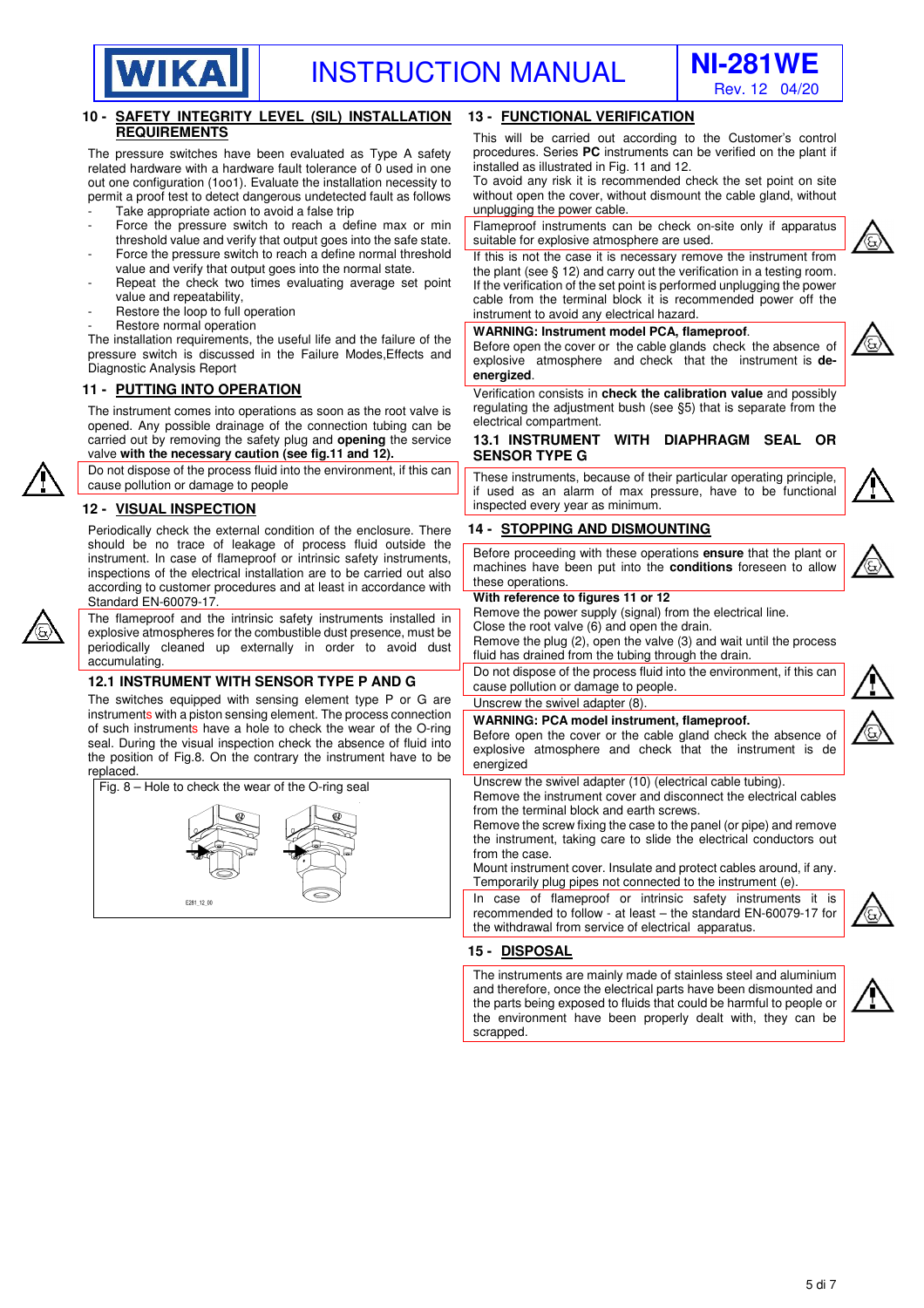



#### **16 - TROUBLESHOOTING**



**IMPORTANT NOTE: operations involving replacement of essential components must be carried out at our workshop, especially for instruments with flameproof certificate; this is to guarantee the user the total and correct restoration of the product original characteristics.** 

| <b>MALFUNCTION</b> | <b>PROBABLE CAUSE</b>                                                                          |    | <b>REMEDY</b>                                            |
|--------------------|------------------------------------------------------------------------------------------------|----|----------------------------------------------------------|
|                    | Permanent deformation of the sensitive element due to                                          | П  | Recalibrate or replace the sensitive element.            |
| Set point shift    | fatigue or excess over-ranges.<br>■ Variation of the elastic features of the sensitive element | П  | Recalibrate or replace the sensitive element             |
|                    | due to its chemical corrosion.                                                                 |    | with another made of a suitable material. If             |
|                    |                                                                                                |    | necessary apply diaphragm seals.                         |
|                    | $\blacksquare$ O-ring wear (only PC**P).                                                       |    | Replace the piston subgroup and recalibrate (^).         |
|                    | ■ O-ring wear (only PC**P).                                                                    | ш  | Replace the piston subgroup and recalibrate ( $\land$ ). |
| Poor repeatability | Air bubbles or condensation (only for types with pressure                                      | П  | Drain the process connection lines and if                |
|                    | $<$ 1 bar).                                                                                    |    | necessary modify them.                                   |
|                    | ■ Clogged or obstructed connection line.                                                       | ш  | Check and clean line.                                    |
| Slow response      | Root valve partially closed.                                                                   | П  | Open valve.                                              |
|                    | Too viscous fluid.                                                                             |    | Provide instrument with suitable fluid separator.        |
|                    | Root valve closed.                                                                             | ш  | Open the valve.                                          |
| No actuation or    | ■ Microswitch contacts damaged.                                                                |    | Replace the microswitch (^).                             |
| undue actuation    | Loosened electrical joints.                                                                    |    | Check all electrical joints.                             |
|                    | Interrupted or short-circuited.                                                                |    | Check the conditions of the electric line.               |
| Undue actuation    | ■ Accidental shocks.                                                                           | H. | Modify the mounting.                                     |

**Undue actuation** | ■ Accidental shocks.<br>(^) For the correct restoration of the product characteristics it is recommended to use only original spare parts.



instrument on the brackets use the M5 screws supplied as per Fig. 9 or 10.